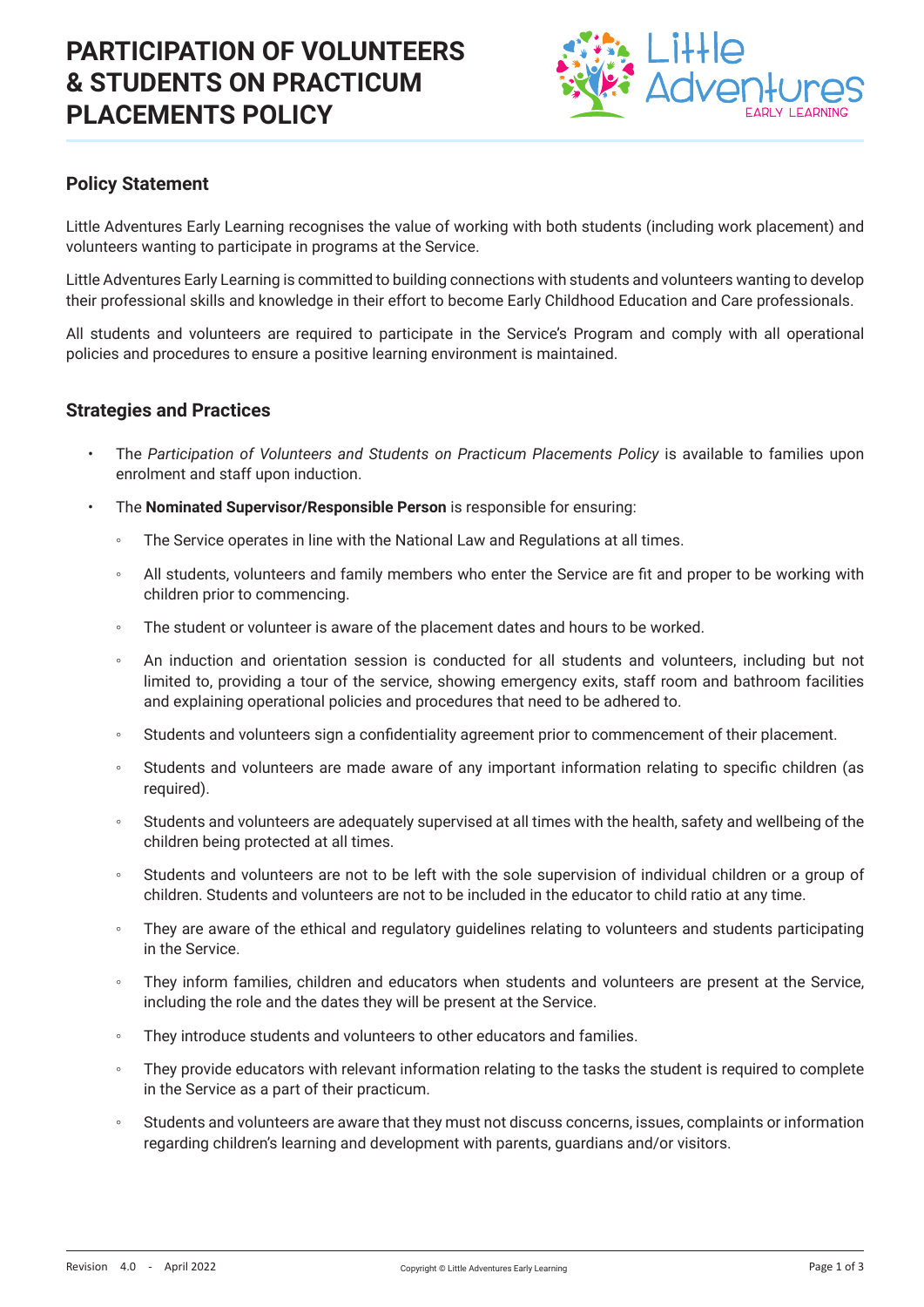# **PARTICIPATION OF VOLUNTEERS & STUDENTS ON PRACTICUM PLACEMENTS POLICY**



- **• Educators** are responsible for ensuring they:
	- Are aware of the relevant information surrounding the tasks the student is required to complete in the service as a part of their practicum.
	- Provide guidance throughout each day.
	- Make all students and volunteers feel welcome and valued.
	- Have open communication with students and volunteers.
	- Never put a volunteer or student in a compromising situation that could jeopardise their qualification or put the service in breach.
	- Model high quality professional practices.
	- Comply with the requirements that volunteers and students are adequately supervised at all times and the health, safety and wellbeing of all children at the Service are protected.
	- Comply with the requirements that volunteers and students are not to be left with the sole supervision of individual children or a group of children.
- **• Students and Volunteers** are responsible for ensuring they:
	- Show enjoyment and enthusiasm when engaging with the children.
	- Understand and acknowledge the importance of maintaining confidentiality at all times when concerned with the children, families and educators of the Service.
	- Comply with operational policies and procedures, including the Code of Conduct, as well as the National Regulations.
	- Undertake the orientation process and complete required paperwork prior to commencement at the Service.
	- Follow the directions of staff at the service at all times to ensure the health, safety and wellbeing of children is protected.
	- Hold a current approved Working with Children Check (if applicable).
	- Learn about the children through interaction and practical experience.
	- Develop the skills and knowledge needed to care for and educate the children.
	- Discuss any problems they may be experiencing with their supervisor.
	- Never remove a child from direct staff supervision.

#### **Students at & Volunteers at Risk**

If educators feel a student is at risk of failing their practicum or a volunteer is deemed unsuitable, the following steps need to be taken:

- The supervisor of the student/volunteer needs to advise the Nominated Supervisor or Responsible Person of the concerns that have been identified.
- The Nominated Supervisor will arrange for a discussion with the student/volunteer to occur to address the concerns.
- Contact will then be made with the Student's teacher/supervisor, to discuss the concerns.